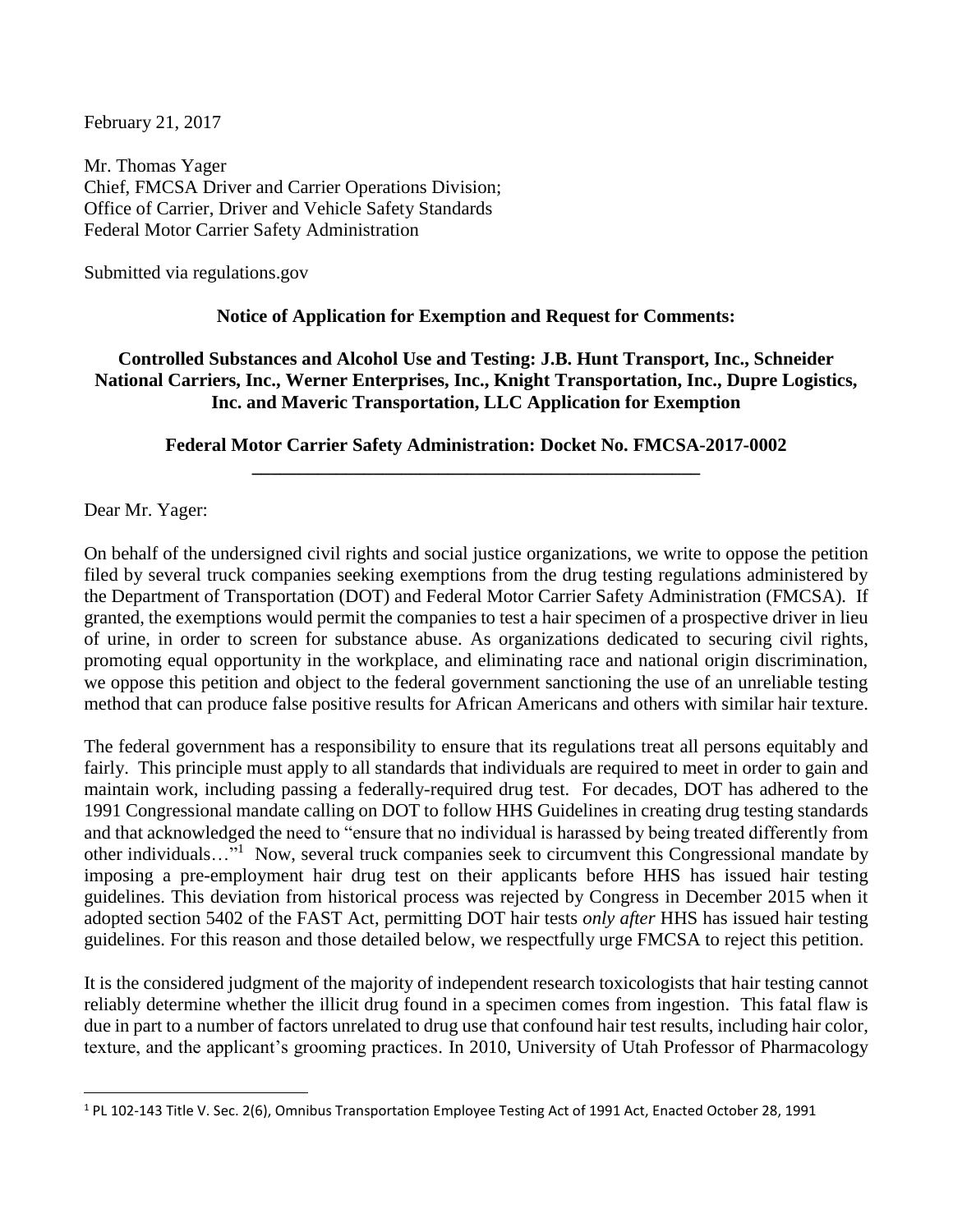and Toxicology Douglas E. Rollins<sup>2</sup> wrote that among the main findings of his research on drug incorporation into hair is that certain drugs, such as "cocaine, codeine, morphine, phencyclidine, amphetamine, methamphetamine,"<sup>3</sup> bind to melanin, the pigment that gives human hair its color. He found that the same amount of those drugs consumed by a person with black hair and a person with red hair will yield concentrations 20 times greater in black hair than in red hair.<sup>4</sup>

Experiments performed by research toxicologist Robert E. Joseph, Jr. and others found this discrepancy in drug incorporation to be even starker when considering African American hair. They found that cocaine binds to African American male hair 50-fold times more than to white female blond hair, adding to the "mounting evidence" of bias in hair testing.<sup>5</sup>

The unreliability of hair testing is also due in part to the contamination of hair by drugs in the environment. To date, there is no consensus in the scientific community that any available method can completely remove the drugs absorbed into hair as a result of passive exposure. As a result, hair tests are incapable of accurately distinguishing drug use from contamination. It is, therefore, possible, and studies have so demonstrated, that someone can test positive on a hair test for a drug that s/he did not ingest.<sup>6</sup>

J. Michael Walsh, an expert in workplace drug detection technologies and former Executive Director of the President's Drug Advisory Council under President George Bush, wrote in an expert report that "hairshaft damage increases drug binding whether from actual drug-use or passive exposure," and that African American hair is "more susceptible to damage from cosmetic treatments and chemicals..."<sup>7</sup>

These flaws have real life consequences creating a racial disparity in hair test results. Eight tenured African American Police officers, one cadet, and one applicant who falsely tested positive on hair tests required for hire and continued employment with the Boston Police Department filed suit in 2003 alleging that the Department's hair testing program had a disparate impact on African Americans in violation of the 1964 Civil Rights Act. Providing eight years of results from the hair testing program, the plaintiffs demonstrated a statistically significant difference in the rates at which the African American officers tested positive for cocaine compared to white officers.

In 2014, the US Court of Appeals for the First Circuit found unanimously that the Department hair drug test had an adverse and disparate impact on African Americans and that "we can almost be certain that the

 $\overline{a}$ 

<sup>2</sup> Douglas E. Rollins is an Emeritus Professor of Pharmacology and Toxicology at the University of Utah Health Science Center and former Director of the University's Center of Human Toxicology. He has considerable experience researching illicit drug incorporation into hair.

<sup>3</sup> Douglas E. Rollins, Expert Report for the Plaintiffs, May 27, 2010, submitted 01/12/2015 in United States District Court for the District of Massachusetts in *Jones et al. v. City of Boston et al.* 1.05-cv,-11832DPW at 17. 4 *Id.*

<sup>5</sup> Robert E. Joseph, Jr. et al., In Vitro Binding Studies of Drugs to Hair: Influence of Melanin and Lipids on Cocaine Binding to Caucasoid and Africoid Hair, Journal of Analytical Toxicology, Vol. 20, October 1996, page 343, 344.

<sup>6</sup> Jeri D. Ropero-Miller and Peter R. Stout, Analysis of Cocaine Analytes in Human Hair: Evaluation of Concentration Ratios in Different Hair Types, Cocaine Sources, Drug-User Populations, and Surface-Contaminated Specimens, Final Report Submitted to DOJ, January 2009.

<sup>7</sup> J. Michael Walsh, Expert Report filed for the Plaintiffs, US District Court of Massachusetts, Ronnie Jones et al v. City of Boston et al, page 10.